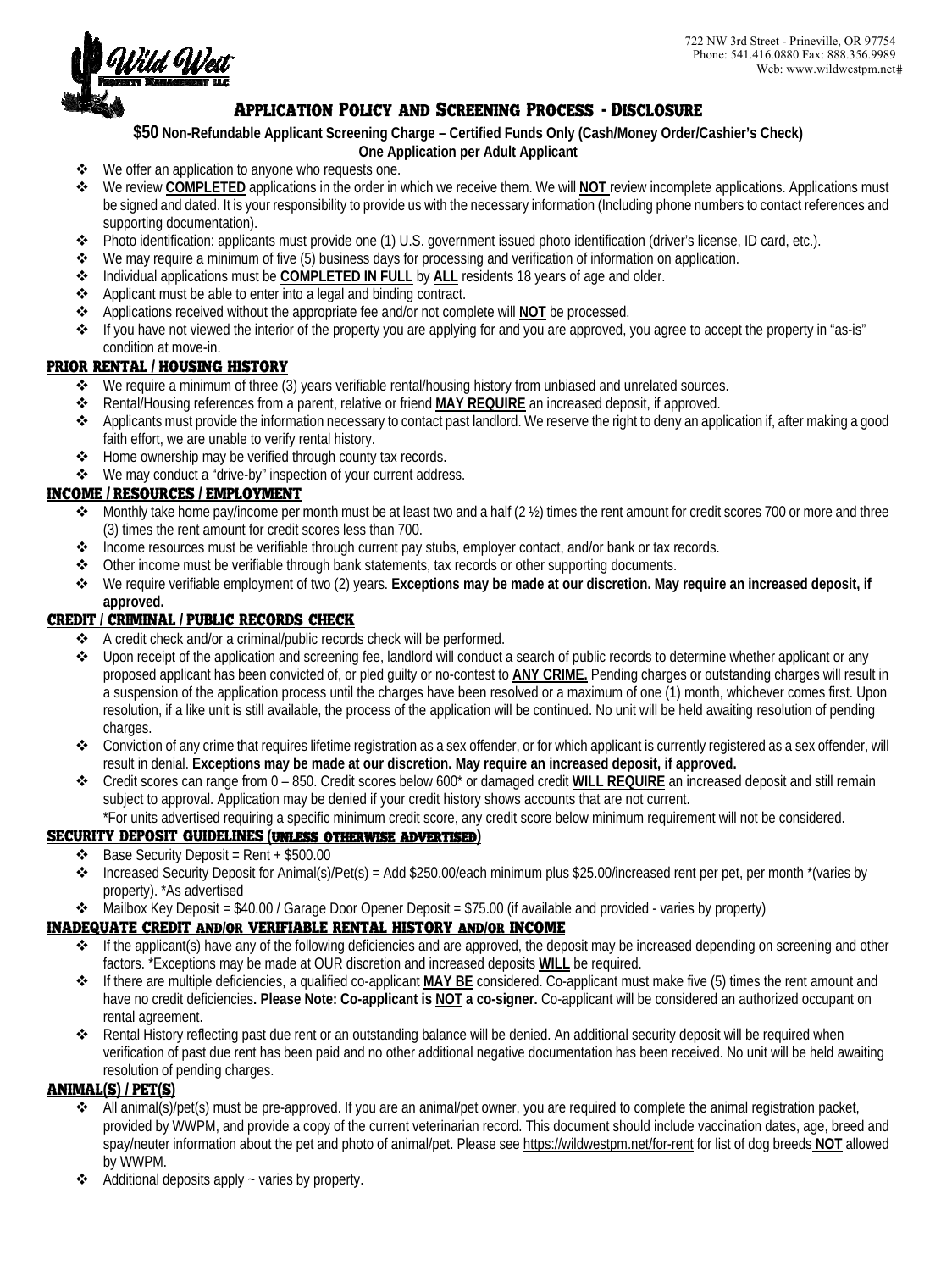

#### *NONCOMPLIANCE FEE* **&** *FEE SCHEDULE* **(***per occurrence* **–** *subject to change***)**

- Late charge of \$75.00.
- Smoke alarm and carbon monoxide alarm tampering fee of \$250.00.
- Dishonored check fee \$35.00 plus amounts charged by bank. No further checks accepted.
- Early termination of lease fee of one and a half  $(1 \frac{1}{2})$  times the rent.
- Owner/Agent may charge the following non-compliance fees after giving a written warning notice of initial violation if non- compliance occurs within one year:
- $\cdot$  \$50.00 for 2<sup>nd</sup> violation, and \$50.00 plus 5% of current rent for subsequent violations.
- $\div$  Late payment of utility fee of \$50.00.
- Failure to clean up waste, garage, rubbish or other waste fee of \$50.00.
- Parking violation or other improper use of vehicle fee of \$50.00.
- \* Payment arrangements late payments or missed payments fee of \$50.00.
- Failure to clean up waste of animal(s)/pet(s) fee of \$50.00.
- Smoking violation fee of \$250.00.
- Keeping on the premises unauthorized animal(s)/pet(s) capable of causing damage fee of \*\$250.00.\*Fee may be assessed if unauthorized pet is not removed within 48 hours of effective date of written warning notice.
- Yard care Tenant responsibility. \*If necessary for Owner/Agent to perform work, tenant will be billed the actual cost, unless otherwise sta ted on advertising.
- **Any** court costs plus all costs for collection and interest.
- **All** Utilities Tenant responsibility, unless otherwise stated on advertising.
- **NO** trampolines, swimming pools, swing sets or other attractive nuisances allowed.

#### *APPLICATIONS MAY BE DENIED IF***:**

- Your application is incomplete or we are unable to verify your information.
- You misrepresent any information on your application. If misrepresentations are found after a rental agreement is signed, you will be served an immediate violation notice.
- You have been convicted of the manufacture, possession, or distribution of a controlled substance, and/or if you have a conviction for any type of crime.
- You were convicted of any crime that requires lifetime registration as a sex offender, or for which you are currently registered as a sex offender.
- Your credit check shows accounts that are not current. Damaged credit may require additional deposits if approved.
- Your credit check shows affiliated addresses currently reported on credit check, but not listed or explained on your application.
- You have allowed person(s) and/or animal(s)/pet(s) not on the rental agreement to reside on the premises.
- $\triangle$  In the last five (5) years, you have had an eviction, FED or otherwise.
- Previous landlords report significant complaints or noncompliance activity, and/or disinclined to rent to you again for any reason pertaining to the behavior of yourself, your animal(s)/pet(s), or others allowed on the property during your tenancy (late rent payments reported, failure to give proper notice when vacating property, caused substantial damage to a rental property beyond normal wear, balance owed to previous Landlord, etc.).
- You, your roommate(s), your guest(s) or a family member demonstrate aggressive, obnoxious, or objectionable behavior during a past tenancy or through the screening process.

\*We reserve the right to deny any application, if after making a good faith effort we are unable to verify prior rental history.

\*Denial of one applicant will result in the denial of all affiliated applications being processed.

I have read and understand this statement of policies and procedures. If approved, a deposit to hold will be due within 48 hours in order to hold the property once I have been notified of approval. If the deposit to hold funds are not received by WWPM within 48 hours of approval, the property will remain on the rental market. If you fail to occupy the property, any deposits received to secure the property will be forfeited. All properties managed by Wild West Property Management, LLC are smoke-fee. N o smoking is allowed inside any unit. If permitted - All smoking must be done outside of the unit, at least 10 feet away from any windows/doors and disposed of in acceptable containers outside of the unit. No marijuana use, medical or otherwise, may be grown, stored or consumed on the premises without the prior written consent from the owner/agent. I understand that I am agreeing to have my application submitted and I am forfeiting my right to collect any and all of my application screening fee back from Wild West Property Management, LLC once the screening process has begun.

APPLICANT – PRINT NAME

\_\_\_\_\_\_\_\_\_\_\_\_\_\_\_\_\_\_\_\_\_\_\_\_\_\_\_\_\_\_\_\_\_\_\_\_\_\_\_\_\_\_\_\_\_\_\_\_\_\_\_\_\_\_\_\_\_

APPLICANT SIGNATURE DATE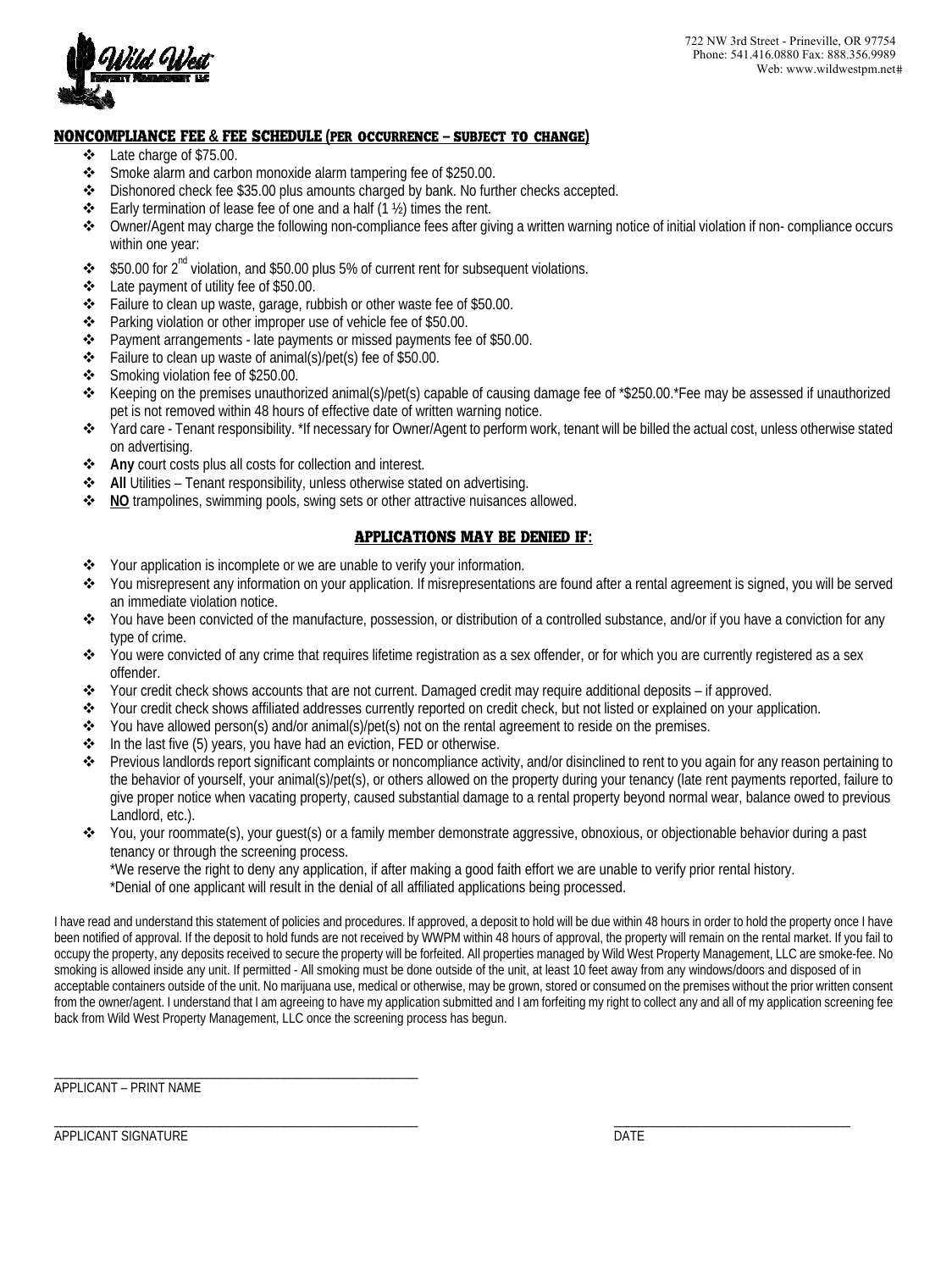

| Legal Name: ___________ | (First)                                                                                                                             | $\begin{array}{cccccccccc} \hline \end{array} \hspace{2em} \begin{array}{cccccccccc} \hline \end{array} \hspace{2em} \begin{array}{cccccccccc} \hline \end{array} \hspace{2em} \begin{array}{cccccccccc} \hline \end{array} \hspace{2em} \begin{array}{cccccccccc} \hline \end{array} \hspace{2em} \end{array}$ | (Middle) |                                                  | (Last) |  | (Other names used)                                               |
|-------------------------|-------------------------------------------------------------------------------------------------------------------------------------|-----------------------------------------------------------------------------------------------------------------------------------------------------------------------------------------------------------------------------------------------------------------------------------------------------------------|----------|--------------------------------------------------|--------|--|------------------------------------------------------------------|
|                         |                                                                                                                                     |                                                                                                                                                                                                                                                                                                                 |          |                                                  |        |  |                                                                  |
|                         |                                                                                                                                     |                                                                                                                                                                                                                                                                                                                 |          |                                                  |        |  |                                                                  |
|                         |                                                                                                                                     |                                                                                                                                                                                                                                                                                                                 |          |                                                  |        |  |                                                                  |
|                         | RENTAL / HOUSING HISTORY -THREE (3) YEARS RENTAL / HOUSING HISTORY (THIS INCLUDES OWNERSHIP) – (PLEASE ADD ANOTHER PAGE IF NEEDED)  |                                                                                                                                                                                                                                                                                                                 |          |                                                  |        |  |                                                                  |
|                         |                                                                                                                                     |                                                                                                                                                                                                                                                                                                                 |          |                                                  |        |  |                                                                  |
|                         |                                                                                                                                     |                                                                                                                                                                                                                                                                                                                 |          |                                                  |        |  |                                                                  |
|                         |                                                                                                                                     |                                                                                                                                                                                                                                                                                                                 |          |                                                  |        |  |                                                                  |
|                         |                                                                                                                                     |                                                                                                                                                                                                                                                                                                                 |          |                                                  |        |  |                                                                  |
|                         |                                                                                                                                     | HAVE YOU GIVEN WRITTEN NOTICE TO YOUR CURRENT LANDLORD? YES ~ NO (circle one)                                                                                                                                                                                                                                   |          |                                                  |        |  |                                                                  |
|                         |                                                                                                                                     |                                                                                                                                                                                                                                                                                                                 |          |                                                  |        |  |                                                                  |
|                         |                                                                                                                                     |                                                                                                                                                                                                                                                                                                                 |          |                                                  |        |  |                                                                  |
|                         |                                                                                                                                     |                                                                                                                                                                                                                                                                                                                 |          |                                                  |        |  |                                                                  |
|                         |                                                                                                                                     |                                                                                                                                                                                                                                                                                                                 |          |                                                  |        |  |                                                                  |
|                         |                                                                                                                                     |                                                                                                                                                                                                                                                                                                                 |          |                                                  |        |  |                                                                  |
|                         | <b>EMPLOYMENT / INCOME - TWO (2) YEARS INCOME HISTORY REQUIRED (PLEASE PROVIDE CURRENT SUPPORTING DOCUMENTS)</b>                    |                                                                                                                                                                                                                                                                                                                 |          |                                                  |        |  |                                                                  |
|                         |                                                                                                                                     |                                                                                                                                                                                                                                                                                                                 |          |                                                  |        |  |                                                                  |
|                         |                                                                                                                                     |                                                                                                                                                                                                                                                                                                                 |          |                                                  |        |  | From: ___ ___ / ___ ___ / ___ ___ To: ___ __ / ___ ___ / ___ ___ |
|                         |                                                                                                                                     |                                                                                                                                                                                                                                                                                                                 |          |                                                  |        |  |                                                                  |
|                         |                                                                                                                                     |                                                                                                                                                                                                                                                                                                                 |          |                                                  |        |  |                                                                  |
|                         |                                                                                                                                     |                                                                                                                                                                                                                                                                                                                 |          |                                                  |        |  |                                                                  |
|                         |                                                                                                                                     |                                                                                                                                                                                                                                                                                                                 |          |                                                  |        |  |                                                                  |
|                         |                                                                                                                                     |                                                                                                                                                                                                                                                                                                                 |          |                                                  |        |  | _____________(provide supporting documents)                      |
|                         |                                                                                                                                     |                                                                                                                                                                                                                                                                                                                 |          |                                                  |        |  | (provide supporting documents)                                   |
|                         |                                                                                                                                     |                                                                                                                                                                                                                                                                                                                 |          |                                                  |        |  |                                                                  |
|                         | <u>CREDIT / CRIMINAL HISTORY - ANSWER EACH QUESTION LISTED - PROVIDE SUPPORTING DOCUMENTS - (PLEASE ADD ANOTHER PAGE IF NEEDED)</u> |                                                                                                                                                                                                                                                                                                                 |          |                                                  |        |  |                                                                  |
| Have you ever:          | Been Evicted:                                                                                                                       |                                                                                                                                                                                                                                                                                                                 |          |                                                  |        |  |                                                                  |
|                         | Left Owing Landlord Money:<br>Been Sued by Landlord:<br>Filed Bankruptcy:                                                           |                                                                                                                                                                                                                                                                                                                 |          | ______ If Yes - Please Explain: ________________ |        |  |                                                                  |

#### *MEMBERS OF HOUSEHOLD* **(***please list all persons who will occupy the unit, adult and child***)**

|                                                                                                                               | Date of Birth: ___ __ / ___ __ / ____ / ____ __ ___               |  |                                   |
|-------------------------------------------------------------------------------------------------------------------------------|-------------------------------------------------------------------|--|-----------------------------------|
| Name:<br><u> 1980 - Jan Berlin, Amerikaansk politiker († 1901)</u>                                                            | Date of Birth: ____ ____ / ____ ___ / ____ ___ / ____ ___ ___ ___ |  | Relationship: ___________________ |
|                                                                                                                               |                                                                   |  |                                   |
| Name:<br><u> 1980 - Andrea Andrew Maria (h. 1980).</u>                                                                        | Date of Birth: ____ ____ / ____ ___ / ____ ___ ___ /              |  | Relationship: ___________________ |
| Name:<br><u> 1980 - Jan Stein Stein Stein Stein Stein Stein Stein Stein Stein Stein Stein Stein Stein Stein Stein Stein S</u> | Date of Birth: ____ ___ / ____ ___ / ____ __ / ____ ____ ___ __   |  |                                   |
| Name:                                                                                                                         | Date of Birth: ____ ___ / ___ ___ / ____ __ /                     |  | Relationship: __________________  |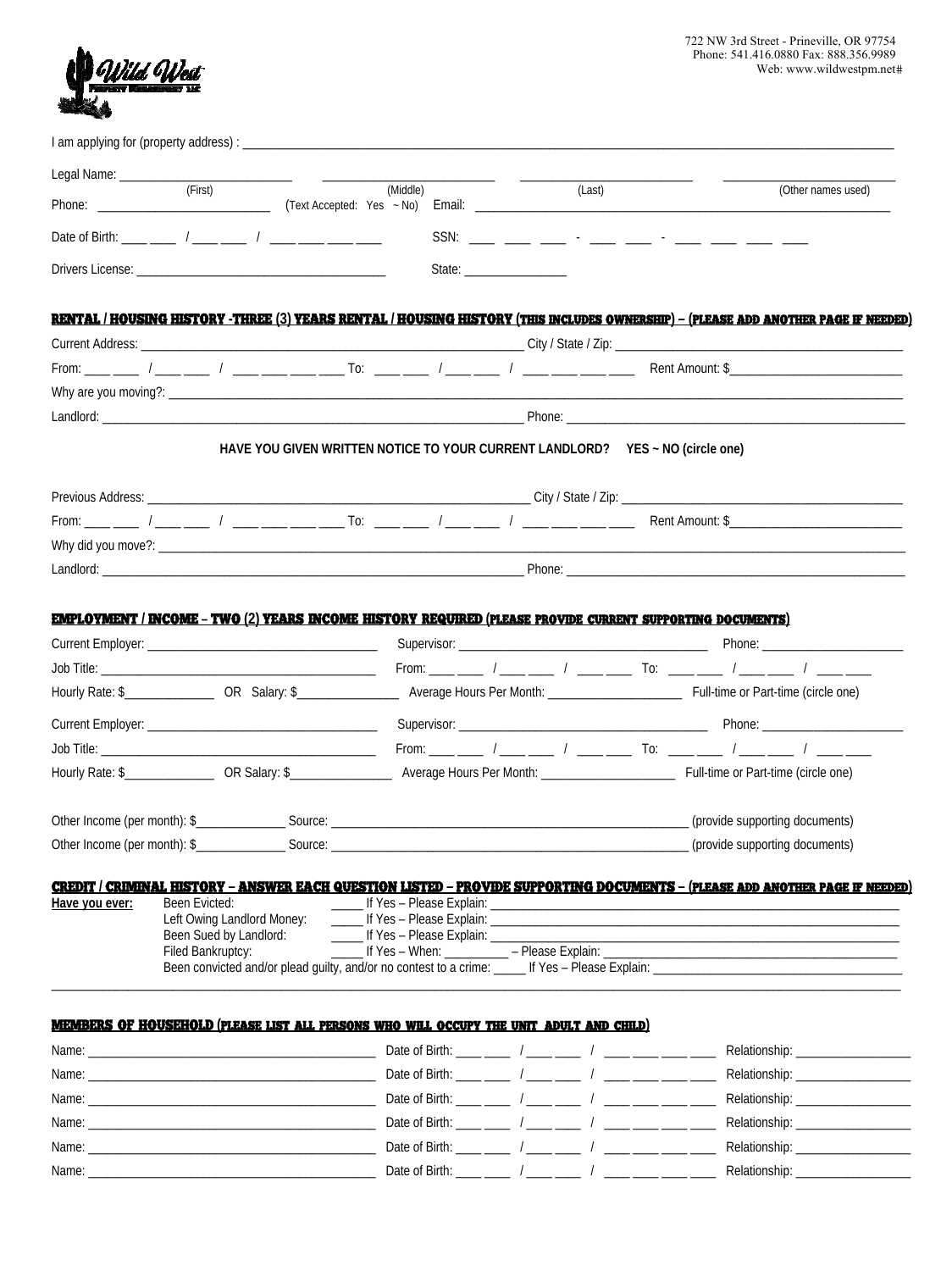

## *ANIMAL***(***S***)/***PET***(***S***) –** *ANIMAL REGISTRATION PACKET AND CURRENT VETERINARIAN RECORDS REQUIRED*

**No animal under 18 months old permitted**

|  | PERSONAL PROPERTY - (INCLUDE ALL AUTOMOBILES, BOATS, TRAILERS, RVS, ETC.)                                                                                                                                                                             |                                                                                                                                                                                                                                |  |
|--|-------------------------------------------------------------------------------------------------------------------------------------------------------------------------------------------------------------------------------------------------------|--------------------------------------------------------------------------------------------------------------------------------------------------------------------------------------------------------------------------------|--|
|  |                                                                                                                                                                                                                                                       |                                                                                                                                                                                                                                |  |
|  |                                                                                                                                                                                                                                                       |                                                                                                                                                                                                                                |  |
|  |                                                                                                                                                                                                                                                       |                                                                                                                                                                                                                                |  |
|  |                                                                                                                                                                                                                                                       |                                                                                                                                                                                                                                |  |
|  | Emergency Contact - In the event you become a tenant, and there is an emergency, we need a contact of someone living outside of your residence. Please list<br>someone that would have authorization to remove your possessions if you are unable to: |                                                                                                                                                                                                                                |  |
|  |                                                                                                                                                                                                                                                       |                                                                                                                                                                                                                                |  |
|  |                                                                                                                                                                                                                                                       | Phone: The contract of the contract of the contract of the contract of the contract of the contract of the contract of the contract of the contract of the contract of the contract of the contract of the contract of the con |  |
|  |                                                                                                                                                                                                                                                       |                                                                                                                                                                                                                                |  |

APPLICANT – PRINT NAME

\_

\_

\_\_\_\_\_\_\_\_\_\_\_\_\_\_\_\_\_\_\_\_\_\_\_\_\_\_\_\_\_\_\_\_\_\_\_\_\_\_\_\_\_\_\_\_\_\_\_\_\_\_\_\_\_\_\_\_

PPLICANT SIGNATURE DATE DATE OF A SERIES AND THE SERIES OF A SERIES OF A SERIES OF A SERIES OF A SERIES OF A S A

 $\Box$